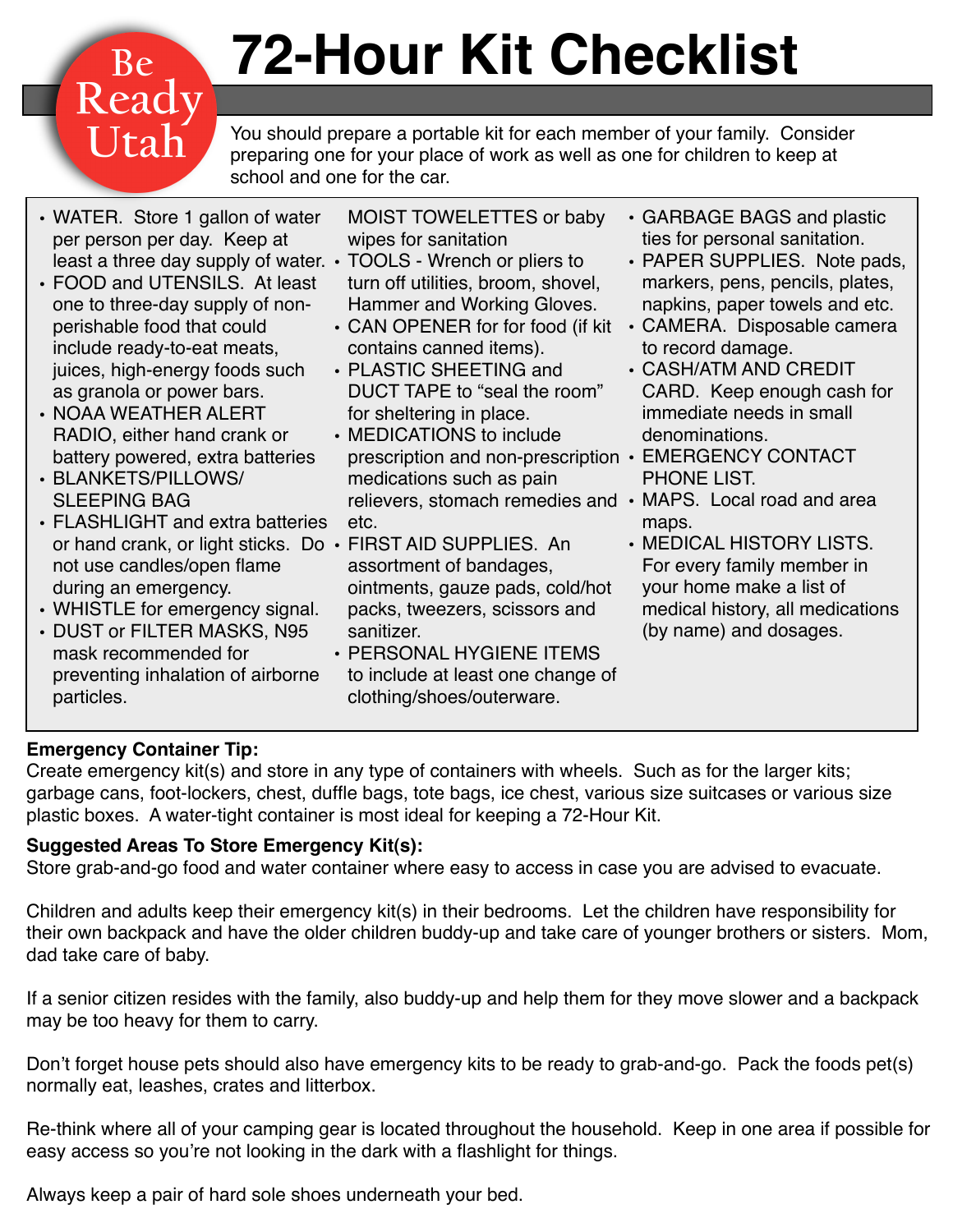

## Car Survival and Emergency Kit

#### **You never know when you might become stranded in your vehicle on a deserted highway or even on a busy freeway during rush hour traffic. Be ready to take care of you and your family in just such an occasion.**

 $\blacktriangleright$  Maintain a minimum of  $\frac{1}{2}$  tank of gas  $\blacktriangleright$  Keep vehicles serviced for seasonal changes

#### **Keep secured for safety in a sturdy container the following items:**

- Water in 2-liter bottles *(filled ¾ full to allow for freeze expansion);* rotate water every six months
- $\Box$  Food/power bars, candy, dehydrated fruit, nuts, etc.; *rotate food regularly*
- Blankets *(can be Mylar)* or a sleeping bag Coat(s) or jacket(s), rain poncho, boots/goulashes, gloves for warmth and work
- Road emergency flares
- $\Box$  Flashlight with extra batteries, fluorescent light sticks
- Fire extinguisher *(Standard Class ABC)*
- $\Box$  Collapsible shovel
- $\Box$  Jumper cables
- Whistle *(equipped to hang around neck)*
- $\Box$  Dust masks
- $\Box$  Personal sanitation items *(toilet tissue, moist towelettes, feminine supplies)*
- $\Box$  Writing pad, pencils, road map
- $\Box$  Siphoning Hose
- $\Box$  Ice scraper
- $\Box$  Additional car kit items: tools needed to change a flat tire, bag of sand or rock salt, tow rope

#### **First aid kit:**

- rubber disposable gloves
- adhesive bandage strips
- gauze
- non-adherent sterile pads *(various sizes)*
- first aid tape
- large cotton cloth *(use for sling, tourniquet, bandage)*
- anti-bacterial ointment
- burn cream
- aspirin | pain reliever
- PRESCRIPTION MEDICATIONS
- eye wash
- hand wipes *(antiseptic)*
- hand sanitizer
- cotton balls | cotton pads
- alcohol swabs
- iodine *(bottle or pads)*
- scissors | tweezers
- pocketknife
- razor blades
- safety pins *(various sizes)*
- needles | heavy thread
- matches *(waterproof)*
- chemical ice pack
- hand warmer packets



ALWAYS BUCKLE UP, DON'T TEXT AND DRIVE AND ALWAYS DRIVE SAFELY!

✔ **Make a Plan** ✔ **Get a Kit** ✔ **Be Informed** ✔ **Get Involved** For more preparedness information: **BeReadyUtah.gov**

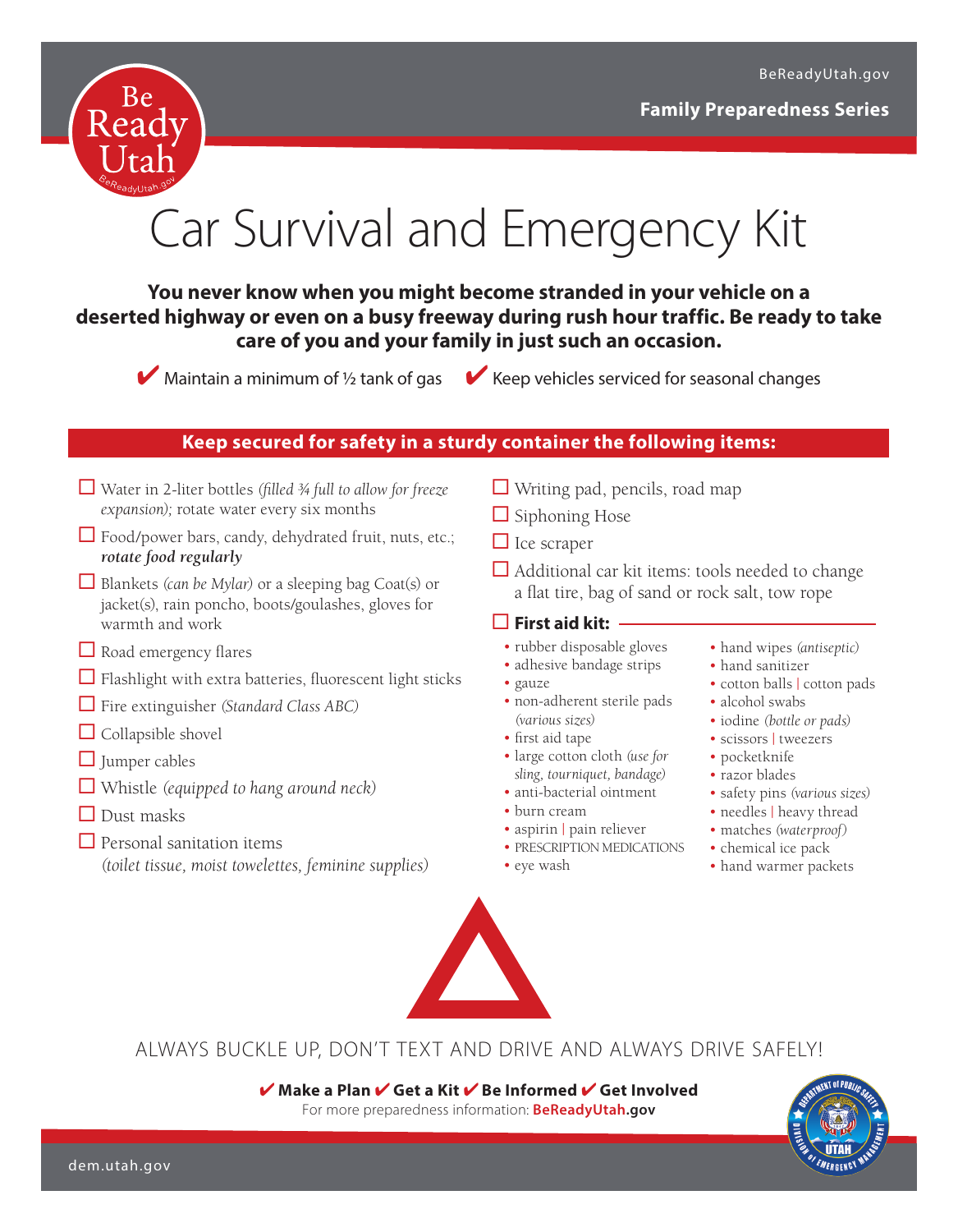

**1**

**2**

**3**

**4**

**5**

**6**

**7**

**8**

**9**

**10**

## **Top 10 List**  for Preparedness on a Budget

- **Plan** for the types of disasters that can happen in the area where you live. Utah's hazards include severe weather, flooding, wildfires, tornadoes, earthquakes.
- **Create** your own personalized disaster supply list. You may not need everything included in "ready made" kits and there may be additional items you need based on your personal situation. For example, if you have infants, you may need diapers, bottles and formula. Don't forget to have supplies in your car and at work.
- **Budget** emergency preparedness items as a "normal" expense. Even \$20.00 a month can go a long way to helping you be ready. Buy one preparedness item each time you go to the grocery store.
- **Save** by shopping sales. Make use of coupons and shop at stores with used goods. Don't replace your disaster kit items annually, just replace and cycle through those items that have a shelf life (e.g., batteries, food). You may want to test the radio and flashlight every September to make sure they are in good working order.
- **Store** water in safe containers. You don't have to buy more expensive bottled water, but make sure any containers you use for water storage are safe and disinfected. Don't use glass containers.
	- **Request** preparedness items as gifts. We all receive gifts we don't need or use. Wouldn't it be better if your friends and family members gave you gifts that could save your life? Don't forget to protect them by sending preparedness gifts their way, too.
- **Think ahead**. You are more likely to save money if you can take your time with focused and strategic shopping. It's when everyone is at the store right before a storm hits that prices are going to be higher. Use a list to avoid duplicating items when you are stressed or panicked.
- **Review** your insurance policy annually and make necessary changes. When a disaster strikes, you want to know that your coverage will help you get back on your feet. Renters need policies too, in order to cover personal property.
- **Update** contact records. Have an accurate phone list of emergency contact numbers. If you are prepared, you may be able to help friends and neighbors who need assistance. By sharing preparedness supplies, you can help each other.
- **Trade** one night out to fund your disaster supply kit. Taking a family of four to the movies can cost upwards of \$80-\$100. Just one night of sacrifice could fund a disaster supply kit.

## Congratulate Yourself!

The majority of Americans are not prepared. Pre-planning will help you and your family better survive a disaster.

✔ **Make a Plan** ✔ **Get a Kit** ✔ **Be Informed** ✔ **Get Involved** For more preparedness information: **<BeReadyUtah.gov>**